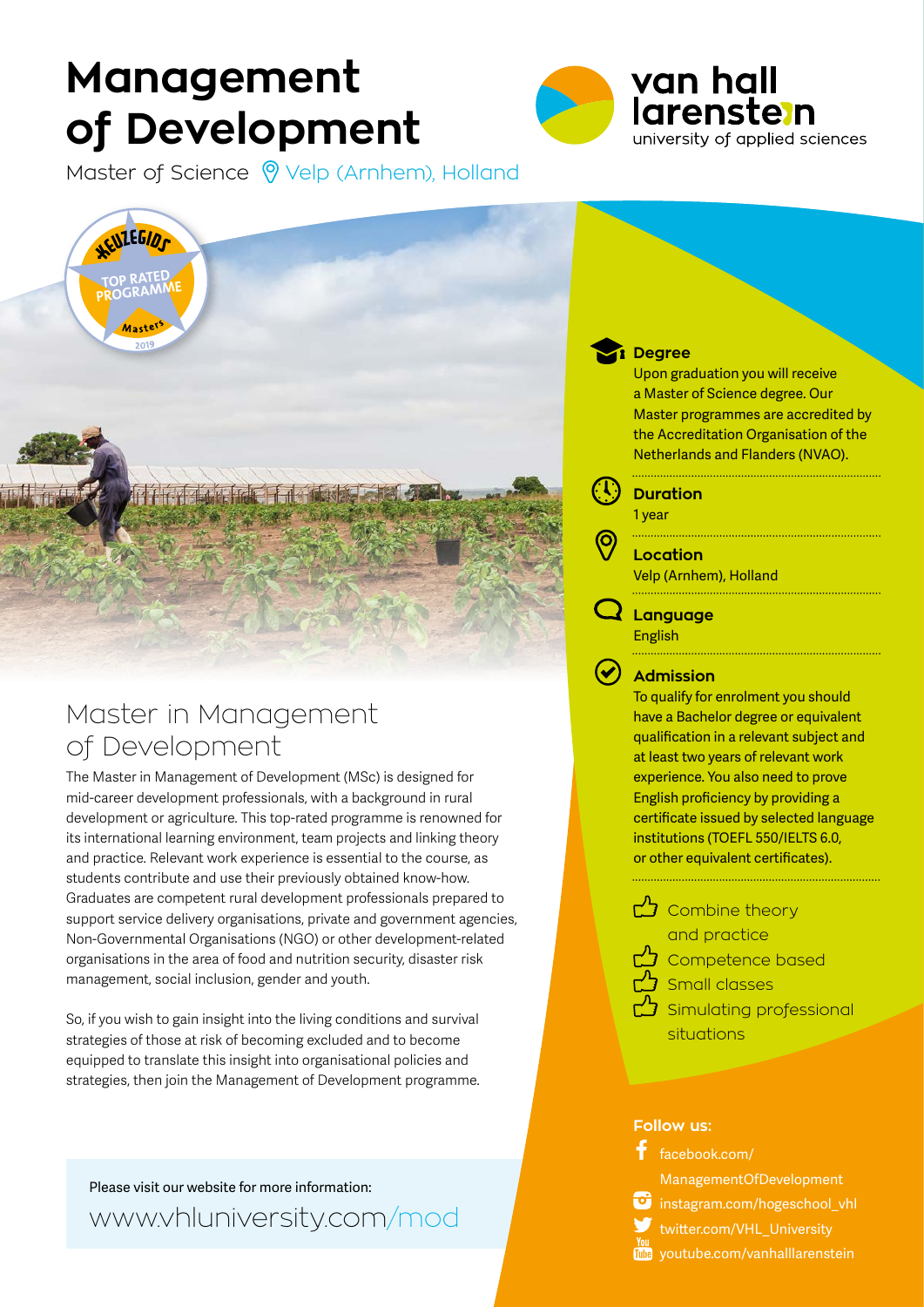**Disaster Risk Management** One of the key development challenges of our time is the increasing number of people placed at risk of crises and disasters; people's vulnerability increases due to shocks and trends as a result of natural and man-made hazards. The number, complexity and impact of disasters are increasing which heightens the need for better disaster management. Disaster Risk Management (DRM) has become one of the cornerstones of international development: there is an urgency to reduce disaster losses and a need to minimize the impact of disasters on sustainable development. Disasters are, in essence, the result of poorly managed risks and human failure to introduce appropriate risk reduction measures. Effective crises and disaster responses therefore demand a shift away from reactive Emergency Relief to pro-active Disaster Risk Reduction. DRM combines the concept of response and recovery (in the postdisaster phase) with the concept of prevention, mitigation and preparedness (the pre-disaster phase). Graduates will be better able to respond to natural and man-made disasters in increasingly complex and dynamic environments. In the context of increasing climate variability and climate change (slow-onset disasters), this specialization pays attention to linking Disaster Risk Reduction with Climate Change Adaptation. Additionally, the specialisation touches on conflict, making the course also relevant for those working in tense and conflict affected regions. Central to the DRM specialization is the focus on reducing the negative impact of disaster and conflict on peoples' lives and livelihoods and to build people's resilience to disasters, crises and conflict.

## Specialisations of **Master in Management of Development**

พื้นที่เสียงภัยคลื่นยักน์ **TSUNAMI HAZARD ZONE** 

IN CASE OF EARTHQUAKE, GO TO HIGH GROUND OR INLAND

เมื่อเกิดแผ่นดินข้า ให้หนี้ท่าง 

#### **Social Inclusion, Gender and Youth**

While governments around the world have committed themselves to fighting poverty, it can only be eradicated once marginalised individuals and groups experience equality, regardless of their gender, race, ethnicity, disabilities or age. That is why discussions on sustainable development and reversing poverty often refer to social inclusion. Development organisations and government agencies can contribute to inclusive transformation processes that improve circumstances for marginalised people and allow them to take part in society and benefit from social services and various political, social, physical and market spaces. Youth are particularly important drivers of innovation, entrepreneurship and prosperity in developing countries and engaging them in the agricultural sector should be a priority. To ensure inclusive transformation processes, development professionals and organisations need to understand and define marginalised peoples' needs, interests, constraints and possibilities, as well as understand their roles in decision-making processes at household, economic and societal levels. This specialisation equips students with competences needed to define the needs and interests of marginalised people, mainstream social inclusion in rural development and service

delivery, and to facilitate change and community development towards empowerment of the marginalised and enhancement of social equity.

#### **Food and Nutrition Security**

Food security exists when everybody has access to sufficient, nutritious and safe food at all times. However, various predictable and unpredictable challenges around the globe, including changes in climate (i.e. rising/falling temperatures, droughts and floods, diseases and pests), market tendencies, insufficient access to food for households, unequal distribution of resources and opportunities and inadequate food distribution channels, prevent the realisation of this idealistic and often oversimplified term. Despite a growing number of large-scale, high-external input farms and enough food production to feed the world, post-harvest losses result in less optimal yields and (locally) produced foods are often used for other purposes, such as animal feed or biofuel. Consequentially, More than 800 million undernourished people around the globe do not have access to this lost and wasted food. Ensuring access to food for everyone is the key to ending hunger, which will require improved collaboration between various stakeholders - producer (organisations), the private sector, governments, traders and development organisations. Structures, policies and programmes must be continuously

adapted to a variety of external factors, such as the economy, environment and current social structures. Rethinking of informal rules and habits is another essential step in attaining food security, considering even members of the same household are not guaranteed equal access to food. In light of these external factors and challenges, this specialisation presents various interventions needed to combat hunger and ensure food security for everyone.

**Linking sustainable development to social inclusion**

**Local food security in a globalising world**

**Building people's resilience to disasters and conflicts**